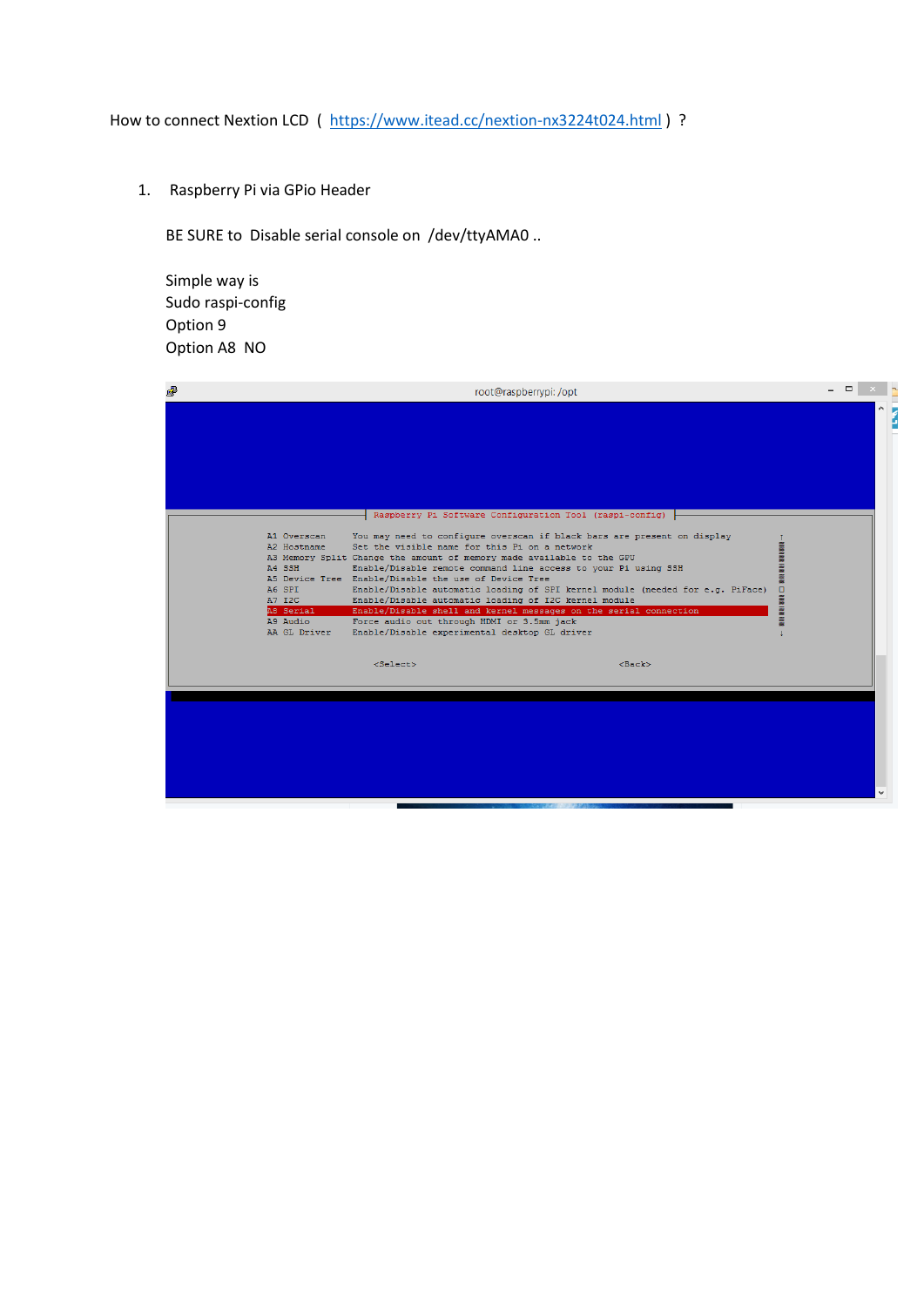## Connect LCD to RPI GPIO Header



 $Red = +5V$ Black = GNS Yellow = RX of LCD -> TX of RPI Blue = Tx of LCD -> RX of RPI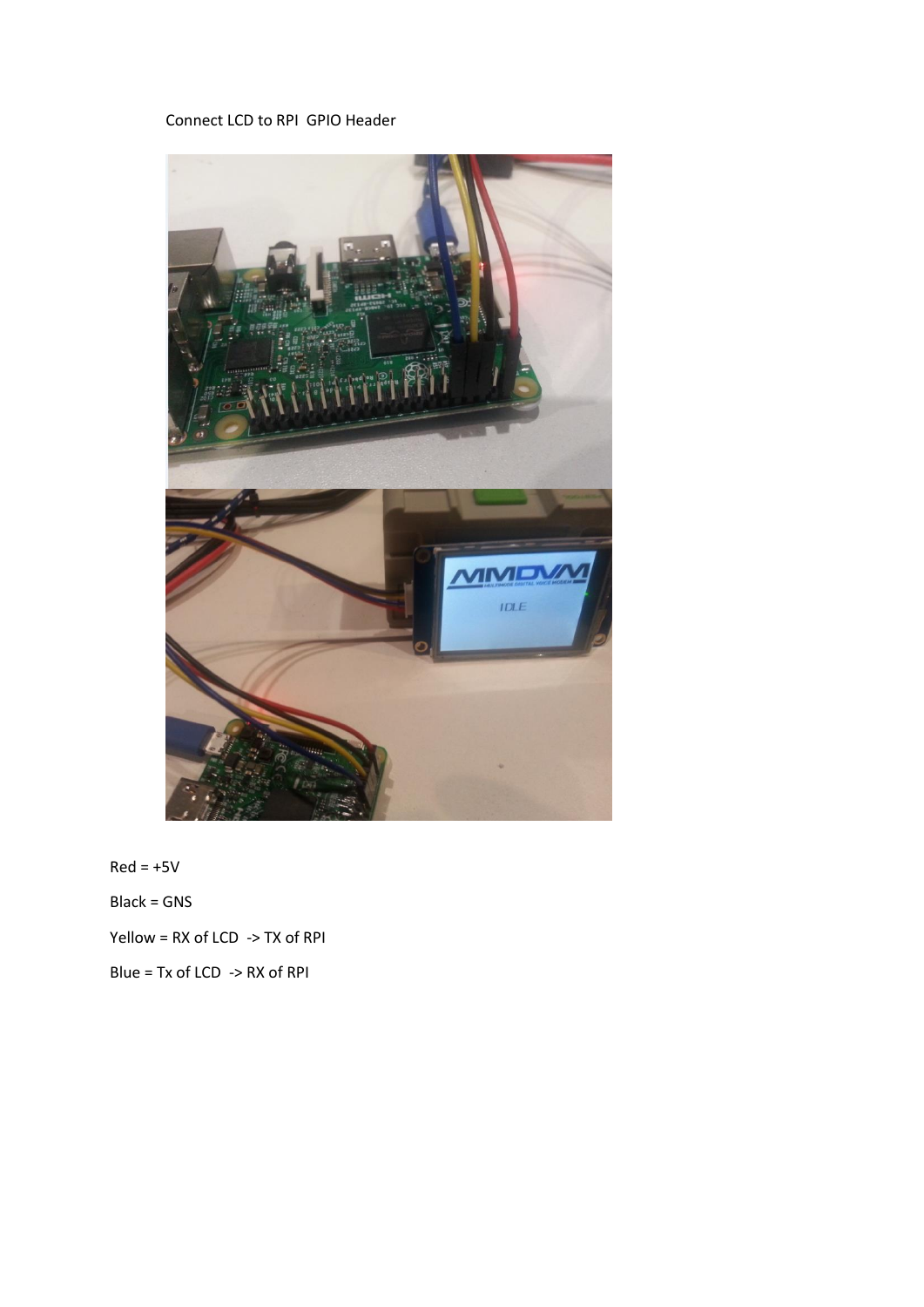2. USB to TTL ( on a windows pc or raspberry pi with DVMEGA radio .. )



RED on +5 BLACK on GND BLUE on RXD YELLOW on TXD

How to setup software Nextion display for MMDVM ?

1. Windows

Download nextion editor :

<http://nextion.itead.cc/download.html>

Connect your nexion display via a usb to ttl converter.

Open the HMI file include in mmdvm sources ( MMDVM.HMI in \Nextion )

Compile – and press upload and select the comport of usb2ttl .

2. Micro-SDCARD upload